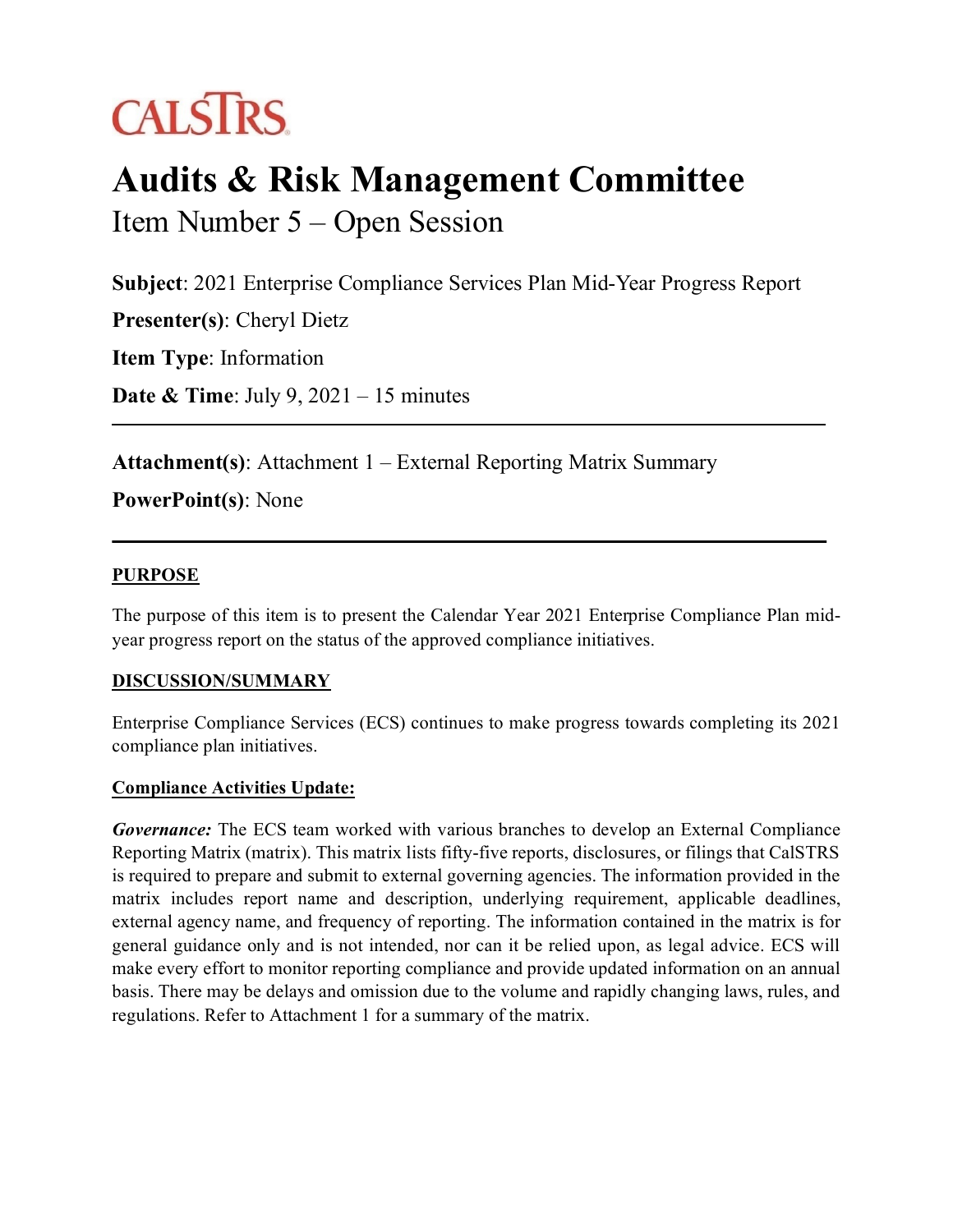Audits & Risk Management Committee – Item 5 July 9, 2021 Page 2

*Culture:* ECS submitted a proposed revision of CalSTRS Code of Ethics and Business Conduct (Code) to Office of General Counsel for review. ECS enhanced the Code language to align with CalSTRS commitment to diversity, equity and inclusion and reinforces our commitment to corporate sustainability. ECS' next steps are to work with Communications to package and promote the Code throughout the organization.

*Risk Assessment:* ECS collaborated with Enterprise Risk Management (ERM) and Internal Audits to update, refine and quantify CalSTRS compliance risks. ERM branch risk assessments now include identification of compliance risks. ECS will review and present results of the compliance risk assessment at the November ARM Committee meeting.

*Training and Communication:* ECS held training for contract managers to explain their roles and responsibilities related to the receipt and review of System and Organization Controls Reports submitted by third-party vendors that provide services to CalSTRS. In addition, ECS partnered with ERM to include compliance education in CalSTRS Risk and Internal Controls Awareness Training.

**Policies & Standards:** ECS developed a 2021 policy review calendar and continues to collaborate with policy owners on CalSTRS policies. ECS also established a biennial review over Standards to ensure they remain current and relevant. In addition, ECS implemented a monthly process to inform all staff when new or updated policies are approved, or when existing policies are decommissioned through CalSTRS intranet, Central.

*Confidential Reporting:* ECS finished its roadshow with a presentation to Investments on CalSTRS Compliance and Ethics Hotline. To date, every CalSTRS branch has received a presentation on using the hotline along with the importance of reporting unethical acts. We also developed additional learning aids to assist with confidential reporting and plan to continue promoting throughout the rest of the year.

*Case Management & Response*: ECS worked with the Ombuds to expand the use of the Compliance and Ethics case management system. Use of the system will allow the Office of the Ombuds to receive, respond and manage its inquiries more effectively. The case management system also provides dashboards and drill down capabilities for easier trend identification and insight into the type of inquiries received. To maintain its independence, impartiality and confidentiality, the Office of the Ombuds will maintain exclusive system access to manage and report on its cases, through a separate tier within the case management system. While the Office of the Ombuds is separate from ECS, this collaborative effort better aligns both program areas to manage issues and inquiries that are sent from the public.

ECS developed reference guides to assist case managers when responding to hotline reports. We also developed service level agreements to ensure timely responses and closure of reports. Lastly, ECS implemented a process to ensure system access remains current and necessary.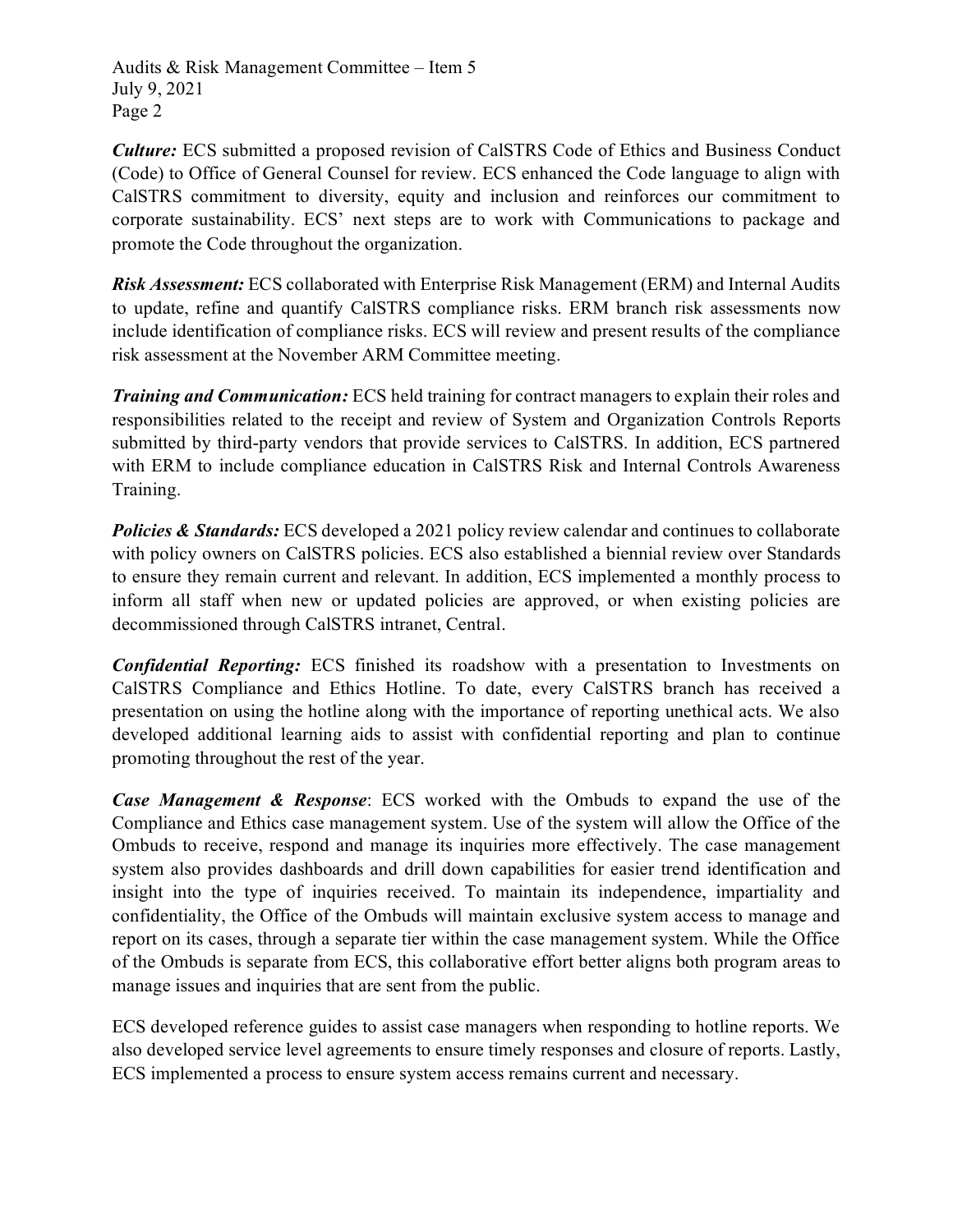Audits & Risk Management Committee – Item 5 July 9, 2021 Page 3

*Monitoring:* ECS began meeting with Procurement to build a library of its various processes, legal requirements, and key internal controls. Based on our input from various branches, ECS is focusing its initial efforts on compliance with contract requirements. Next steps include completing and assessing results to ensure adequate controls exist to mitigate procurement compliance risks.

*Program Management***:** ECS worked with Enterprise Strategy Management to develop a second survey to gain insight into the organization's awareness of compliance requirements as it relates to individuals' daily work. The survey yielded a 61 percent response rate. 71 percent of respondents considered themselves knowledgeable on compliance requirements related to their daily work and 55 percent believed they receive timely communication on legal requirement updates that impact their work.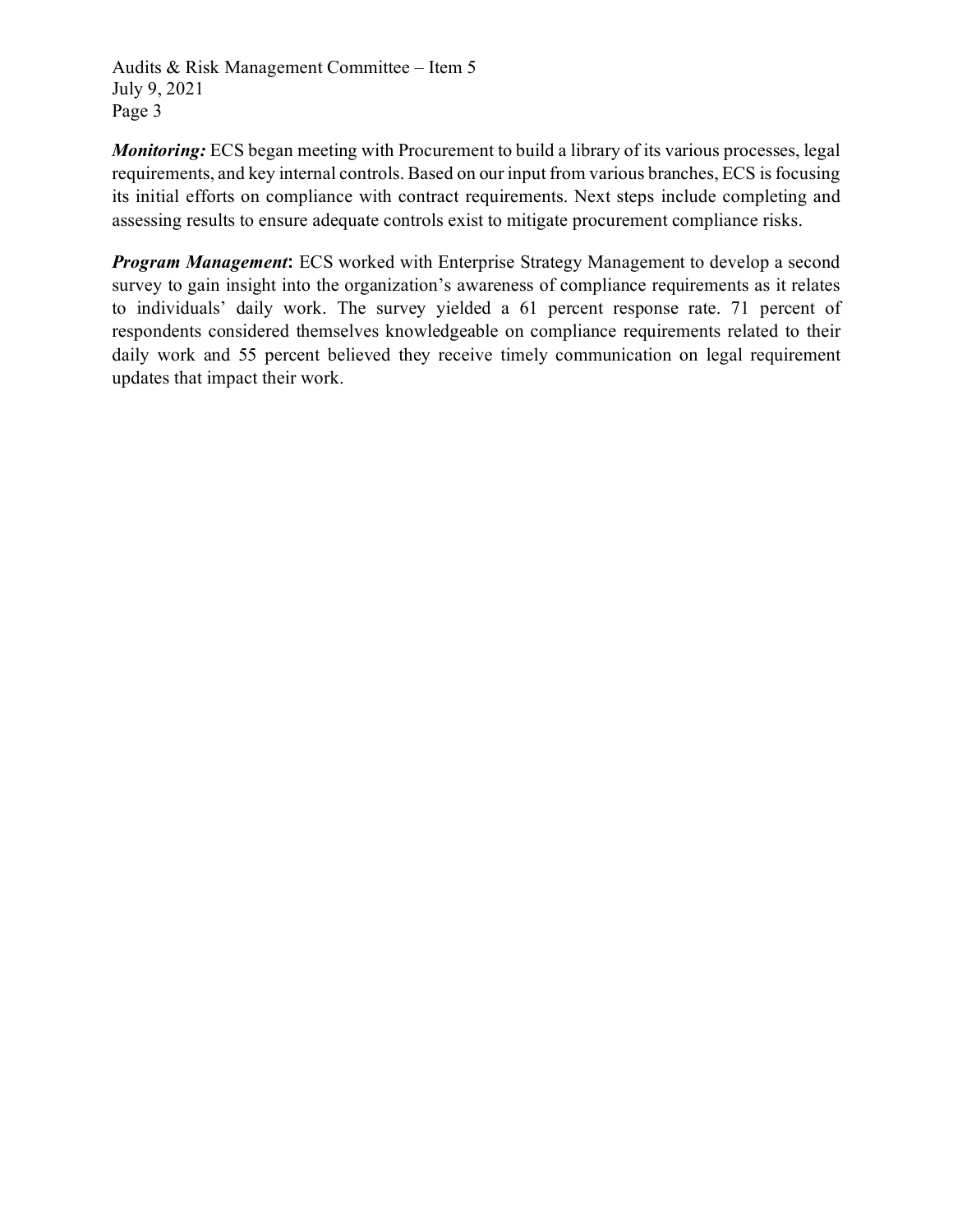Attachment 1 Audits and Risk Management Committee – Item 5 July 9, 2021 Page 1

### **External - Compliance Reporting Matrix**

#### **Branches Involved in Submitting Data**

To date, ECS identified 55 reports that CalSTRS is required to submit to external governing agencies.



ECS will continue to identify and include mandated reports in the external reporting matrix. An annual compliance report will also be provided to executive staff and the committee.